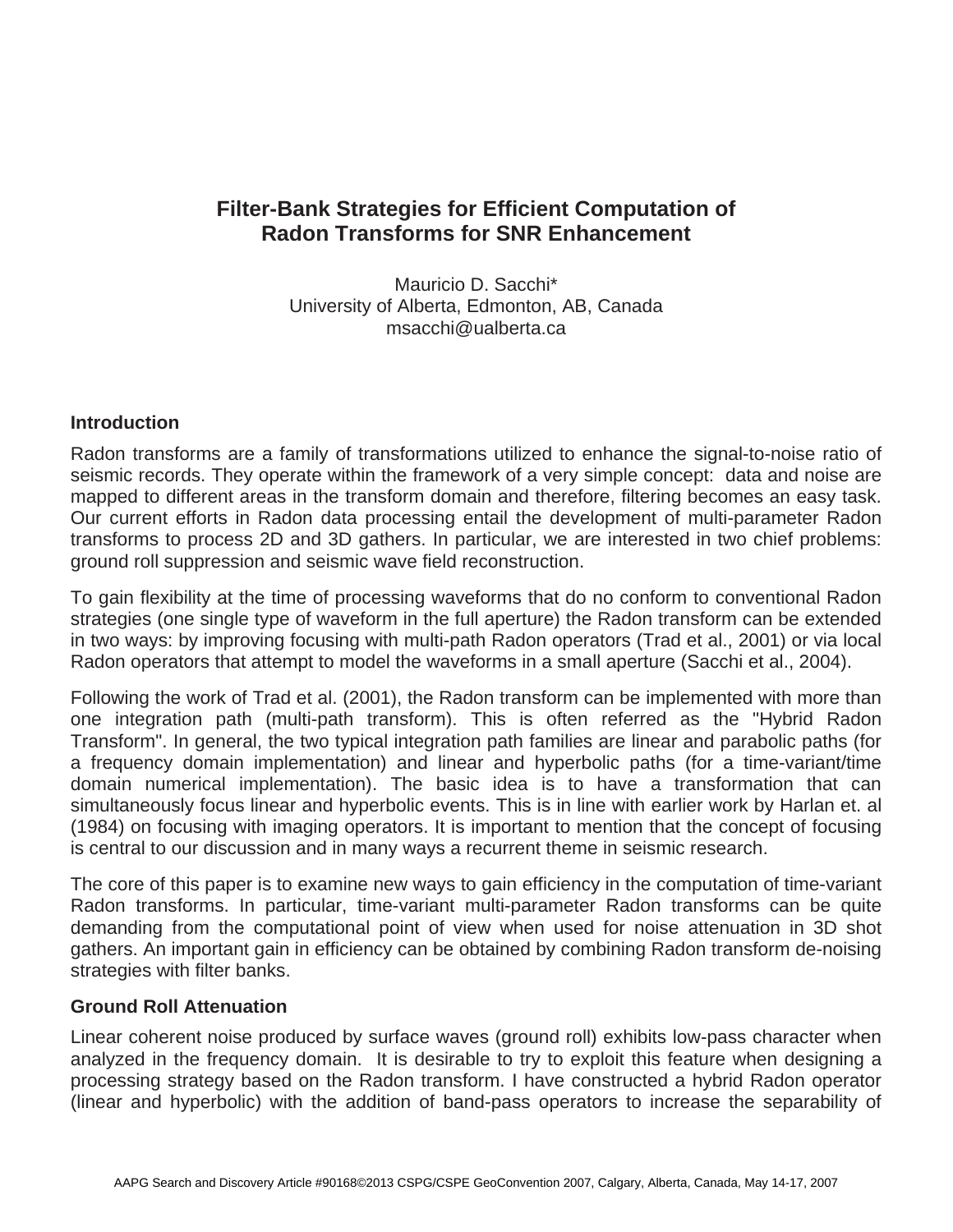coherent noise from reflections. Noise estimation using the Hybrid Radon Transform involves solving the following equation for the unknown Radon panels  $m<sub>k</sub>$  and  $m<sub>k</sub>$ 

$$
D = L_h B_h m_h + L_l B_l m_l + n.
$$

Where  $L_h$  and  $L_l$  are the hyperbolic and linear Radon forward operators;  $B_h$  and  $B_l$  are band-pass convolutional operators for the hyperbolic and linear events, respectively. The inverted Radon panel  $m<sub>i</sub>$  is used to model the coherent linear noise. I have designed filtering operators with a narrow low frequency band for the ground roll and with a fairly broad band for the hyperbolic part. Concatenating the Radon forward modeling operator with band-pass filters is a simple task from the algorithmic point of view. We basically extend the definition of our forward and adjoint operators (functions) to include a band-pass filtering stage applied in the flight. A drawback of the aforementioned strategy is that we are working with data that contain information of no interest for modeling the noise (information outside the band of  $B<sub>i</sub>$ ). In addition, we have increase the computational cost the iterative inversion due to the incorporation of the band-pass filtering stage in each iteration of the conjugate gradients method.

### **Filter Banks and Radon Transforms**

In the following example, I have combined filter banks with Radon transform filtering to find an efficient way of estimating a noise model. The amount of decimation that one can achieve for this particular example without loosing the ability to model the noise is quite remarkable. The field data are decomposed into low/high frequency components with a system of filter banks (Mallat, 1998). The original data contains 55 traces of N=1024 points each, the data were decomposed into two components: a low-pass component of length N=512 and a high-pass component of length N=512 (**s1** and **d1**). Notice that the component **d1** does not contain much energy and therefore it can be removed from the analysis. The component **s1** can be treated as new data and further reduced to two new components of length N=256 each. These new components, which I have denominated **d2** and **s2,** are portrayed in Figure 1. Again, by inspecting the new data in Figure 2, one observes that **s2** seems to be capturing the linear coherent noise and part of the reflections. We take **s2** as our new data set and break it down into two new components of length N=128 each. The new components (**d3** and **s3**) are displayed in Figure 1. At this stage, I apply the Hybrid Radon Transform to **s3** and modeled the ground roll. Figure 2 portrays the data, the modeled ground roll and filtered data at a sampling interval of 16msec (the data underwent 3 decimations). Finally, we transform the estimated coherent noise to the original sampling rate and subtract it from the original data. The resulting model of linear noise, and data after noise attenuation is also portrayed in Figure 2.

## **Conclusions**

I have implemented the Hybrid Radon transform in conjunction with a system of filter banks to model ground roll. What was the advantage of this process? First, it allows computing Hybrid Radon transforms on a smaller data set and therefore, an important saving in computational cost is achieved. Second, the strategy is in line with the idea of divide and conquers often used to annihilate noise. We are breaking down the data in components where the offending coherent noise becomes more dominant and therefore, the Radon transform will require less effort to separate the coherent noise from signal components. Finally, it is important to mention that the process is quite simple and can be implemented via extremely simple signal processing tricks that involve low/high pass filters.